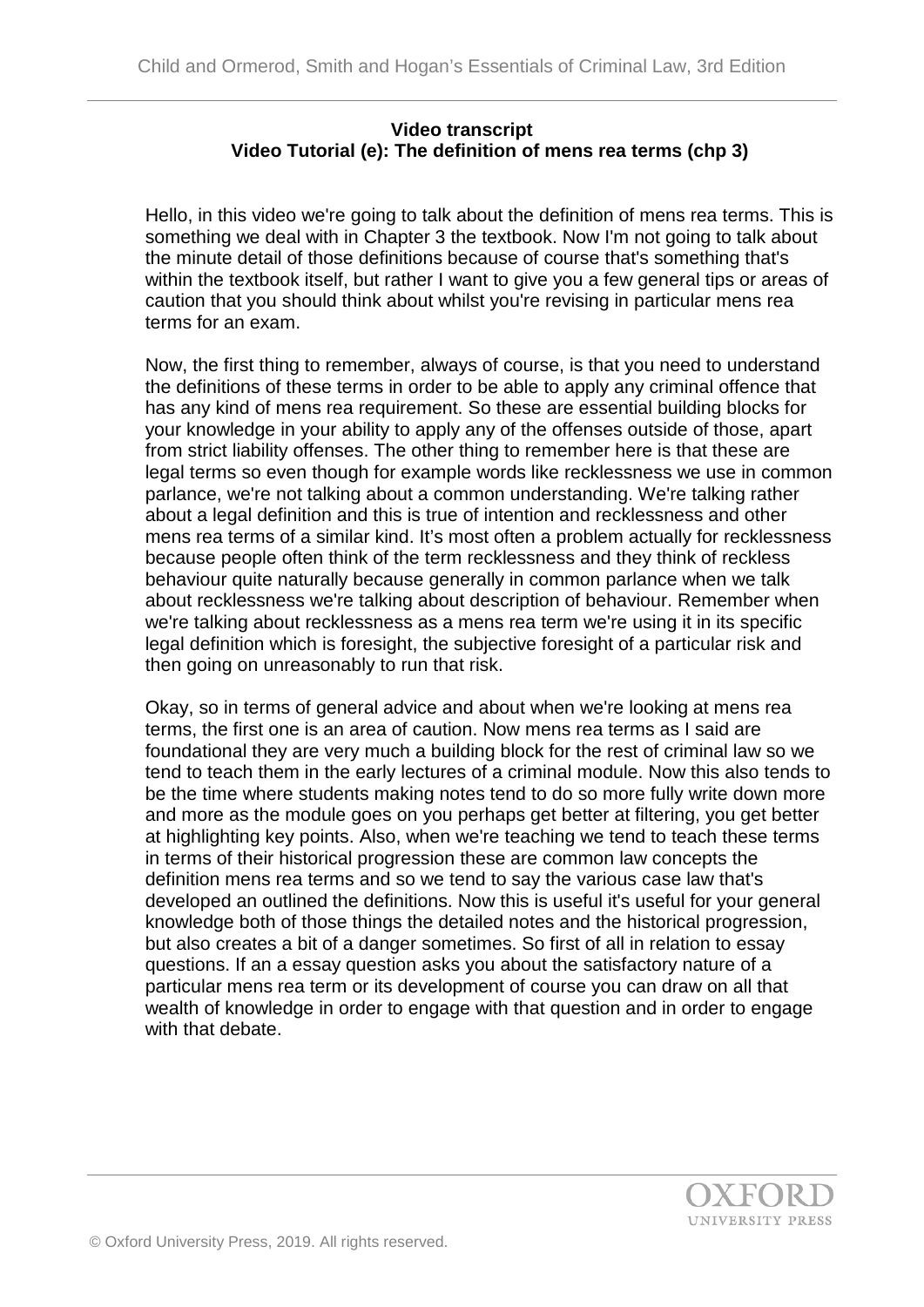However, when you're answering a problem question you have to be a little bit careful here. There are two things that you really need to remember but the overriding theme is that you need to focus on the current law and be careful not to be caught into telling a story about the historical progression of the law. If you're being asked about potential liability at this moment in time then it's the law at this moment in time that you need to be applying. So let's say for example a couple of things that outline particularly in relation to intention. First of all we have a scenario whereby a defendant I don't know some kind of gangland shooting executes a victim, executes a rival as part of a gang dispute and it's very clear that they're doing so as a revenge attack. Now, in that scenario if you are asked to identify potential liability then of course it involves someone dying so you would start off by looking at murder and for murder of course when gets on to the mens rea you are looking for an intention to kill or cause grievous bodily harm. Now, it's very tempting, it's also very common for students to look at that and think - okay intention when I was looking at the definition of intention we spent a long time looking at oblique intention in Woollin and you start talking about whether it's a virtual certainty that the person's going to die, whether it's foreseen as a virtual certainty, whether intention will be found. Now in relation to that scenario that discussion is not necessary, it's a direct intention, it's very clear that the person has shot the other person with the direct purpose of killing them.

Therefore, if it's simple try and keep it simple in your analysis as well. Although you've spent a lot of time perhaps and learning about oblique intention, in that scenario a court wouldn't engage that wider understanding of intention because there's no need to. There is quite straightforwardly a direct purposeful intention to kill the other and so you can simply draw attention to that within your answer of the problem question and you don't need to go forward to then look at the oblique intention as well.

Another scenario might be where a defendant shoots the victim this time not because they want them to die but rather because they want them to get out of the way so they can make their escape or something like that. Now this time there is, if we're again analysing murder, this time there is some uncertainty about what their purpose was. The defendants purpose might not have been to kill or to seriously harm but rather to simply shoot at in order to allow an escapee. And so in that sense you might have some doubts about whether there is a direct intention and so quite rightly in that scenario where there is an element of doubt you would then go on to look at the wider definition of intention which includes oblique intention as well and of course you would to apply Woollin - is it virtually certain, did the defendant foresee it as virtually certain that the victim would either die or suffer from serious bodily harm, and looking at whether the jury likely to find intention. Now, importantly when you're doing that you are correct to apply oblique intention but you don't need to take me through the historical catalogue of all the various cases which have helped develop the law to the state it is today, but rather if you're answering a problem question it's about applying the law as it stands. So when you're applying and when you're necessarily discussing oblique intention that's a discussion of Woolin, it's not a discussion of the historical cases which applied variable standards over the years.